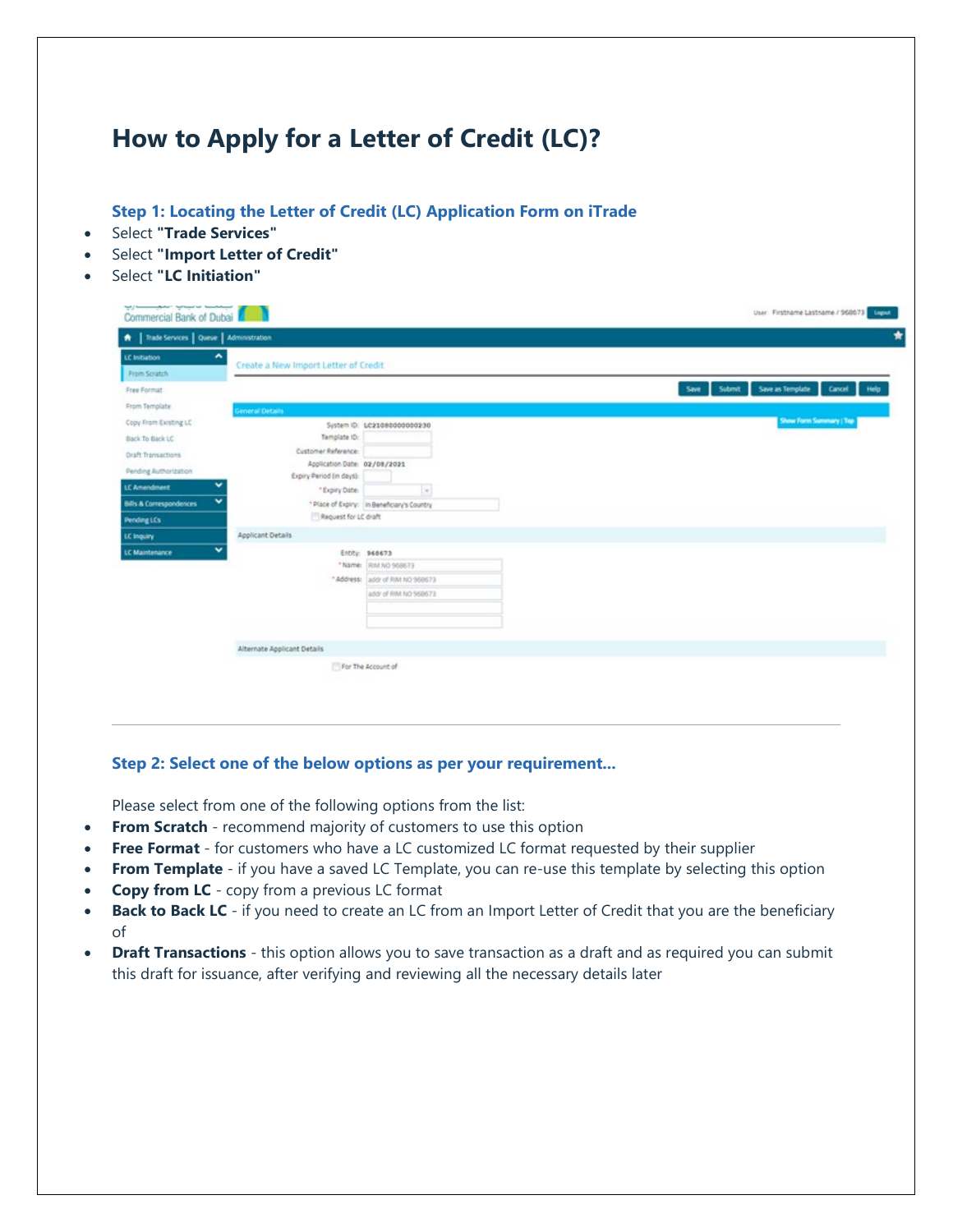

## **Step 3: Fill out your LC Form…**

- Please fill out all of the mandatory fields with red asterisk \*
- Please also include or attach any other relevant information, if required
- Only select the checkbox for "**Request for LC draft**" if an LC Draft is required
- If you want to save this form as a template for future use, please select "**Save as Template**"
- Once completed, click **"Submit"**